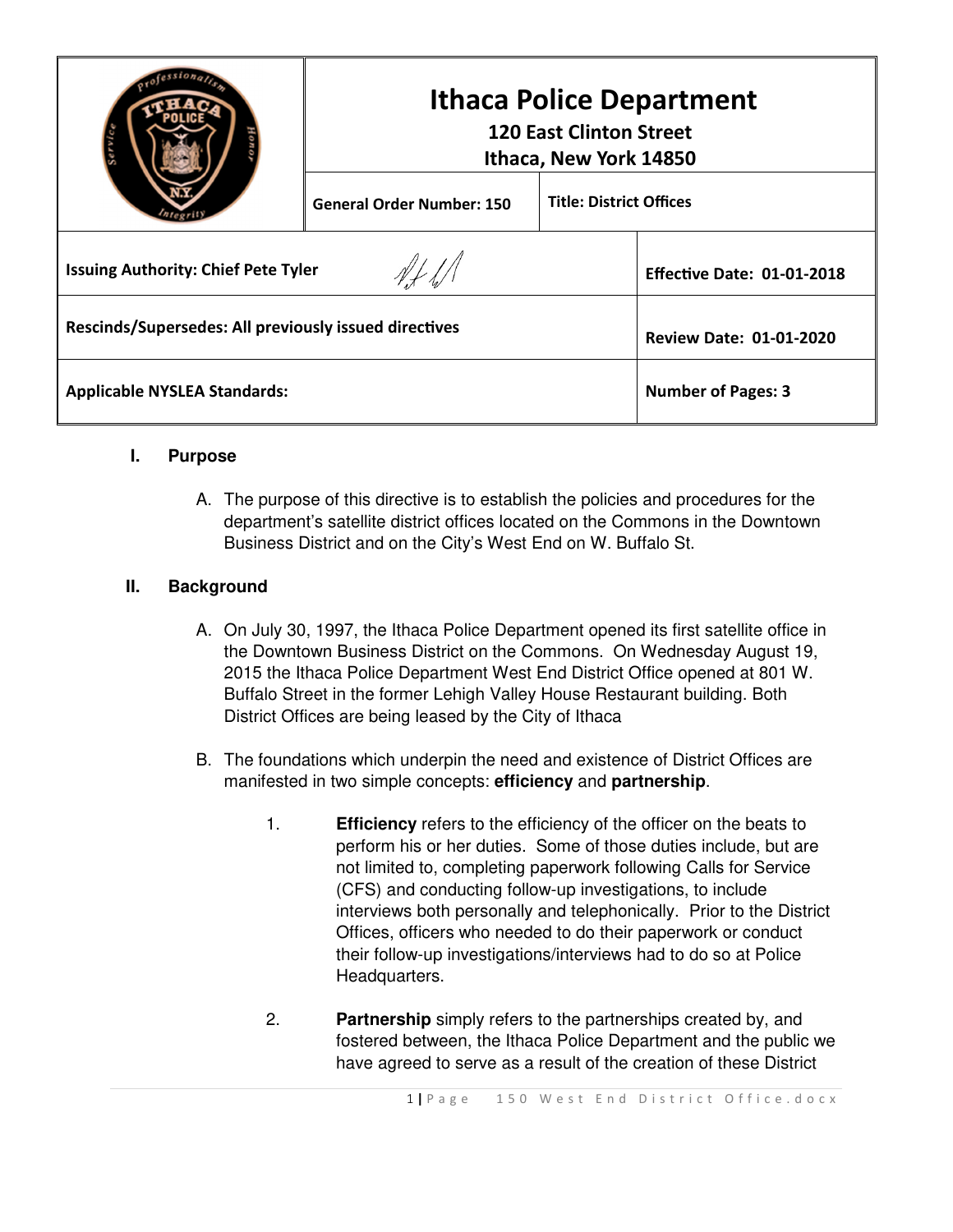Offices. It is the intention of the Ithaca Police Department to foster partnership building with the public and service organizations whenever it is appropriate and advantageous for both. The District Offices are good vehicles by which we can find common ground with the public by providing common space where we can work together and along-side human service providers to improve the quality of life for those in the Downtown Business District and the West End Business District.

## **III. Policy**

- A. The creation of the West End District Office and the continued use of the Commons Downtown Business District Office have been driven by the interest to cultivate new and exciting partnerships. An ameliorating side-effect of partnership building is the enhancement of the existing relationships between the Ithaca Police Department and the residents and merchants of the Downtown Business District and the West End Neighborhood.
- B. The objectives critical to the District Office program are as follows:
	- 1. Increase the efficiency of officers assigned to the Commons/Downtown area and the West End and West Hill Areas by giving them a convenient place to handle CFS, to conduct follow-up interviews and investigations (by telephone or in person); and to use as a functional office replete with all the expected amenities, such as: bathroom facilities, desks for filing written forms, computers for filing computer generated forms, and telephones for conducting telephonic investigations.
	- 2. Increase the ability for partnerships with residents, merchants, and community groups of all types.
	- 3. Provide a clearly identifiable police presence in the Downtown and West End Districts, whereby officers assigned can be reached or found, increasing our presence and accessibility to all.
	- 4. Provide a place where there is an atmosphere in which officers and the public can interact positively, thereby reducing some of the fears that the public may have, while helping to include the officer and the police department in the neighborhood.